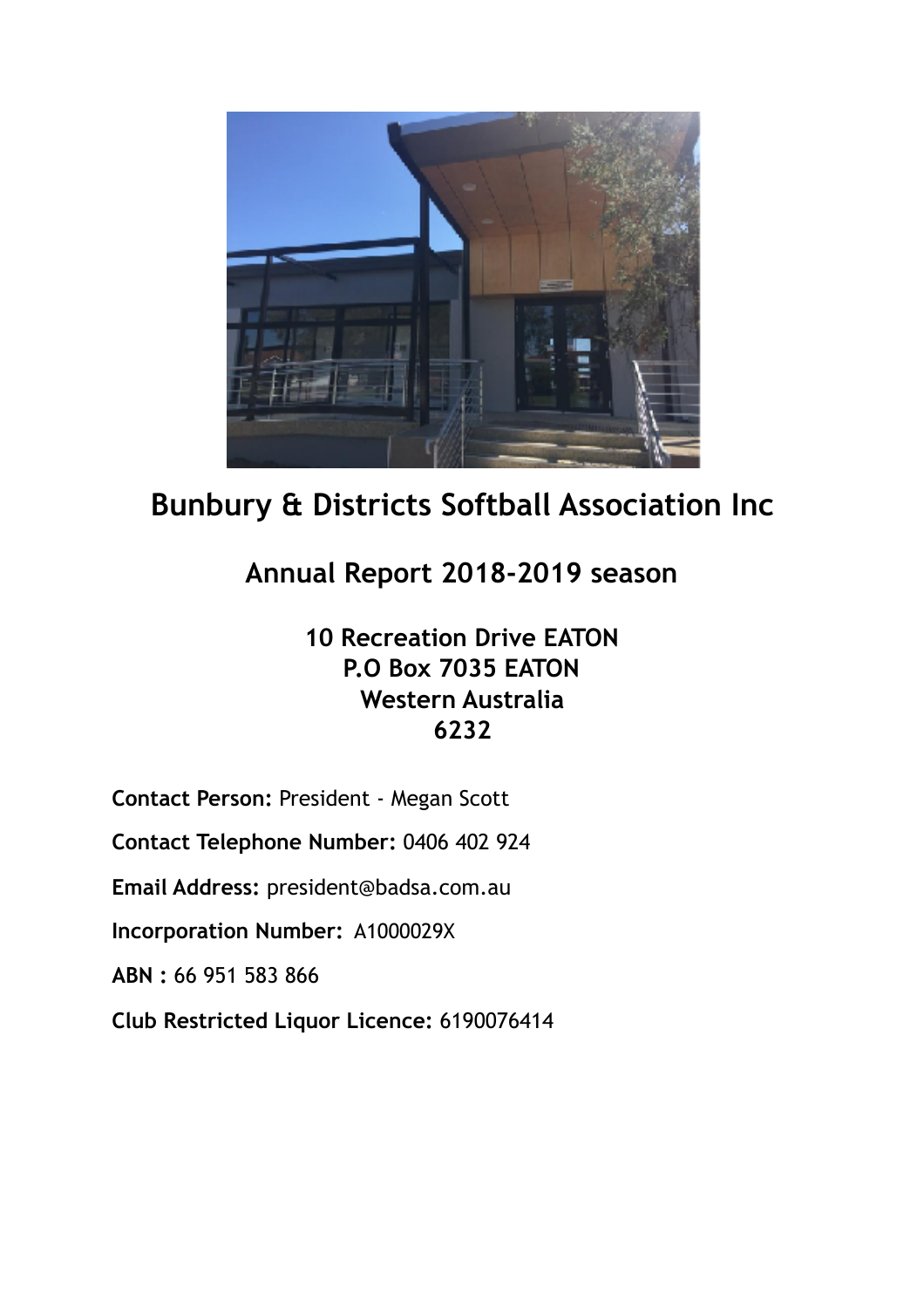## **Overview:**

Bunbury and Districts Softball Association Inc. is a non-profit, volunteer run organisation and are affiliated with Softball's state body, Softball WA.

Bunbury and Districts Softball Association (BADSA) season historically runs from mid October each year to the end of March the following year, with a four week break over the Christmas/ New Year period.

This report covers the period of the Association's 2018/19 season and our financial year which is from May 1st 2018 to the 30th April 2019. The 2018/19 softball season commenced on October 20th 2018.

The Softball Pavilion was officially opened on the 1st of August 2017 by Hon. Michael (Mick) Murray MLA, Minister for Seniors and Ageing; Volunteering; Sport and Recreation. BADSA would like to thank the Shire of Dardanup staff for their continued help, support and guidance during this first full year of operation.

## **Key Focus Areas**

#### **Governance:**

This past year presented many challenges not the least was filling all positions on the Board of Management. For a large part of the season the Board operated with limited human resources which had a impact on some of the operational areas. BADSA's information statement lodged as required by the Incorporated Associations Act.

The Board of Management continued to educate members on the requirements of the Working with Children legislation. The association's dedicated Working with Children Check coordinator provides monthly reports to the Board as required.

#### **Membership:**

Overall membership of the association remained at vey similar levels as in the past with total senior membership numbers at 217. Junior Softball & Tee Ball membership increased slightly from 271 in 17/18 to 290 this past year.

At the annual wind up BADSA awarded Life Membership to the husband and wife team of Nathan and Lia Smith for their outstanding and significant contribution to the association over many years.

#### **Softball Facility:**

During the year the association experienced several incidents of vandalism to the facility. These unfortunate events has seen outside tap stolen, car park lights smashed and required erected signage torn down along with several incidents of graffiti over the building doors. Apart from the car park lights all have been rectified by BADSA and or the Shire.

In April 2019 BADSA installed a PA system in the function room which has been well received by users of the facility.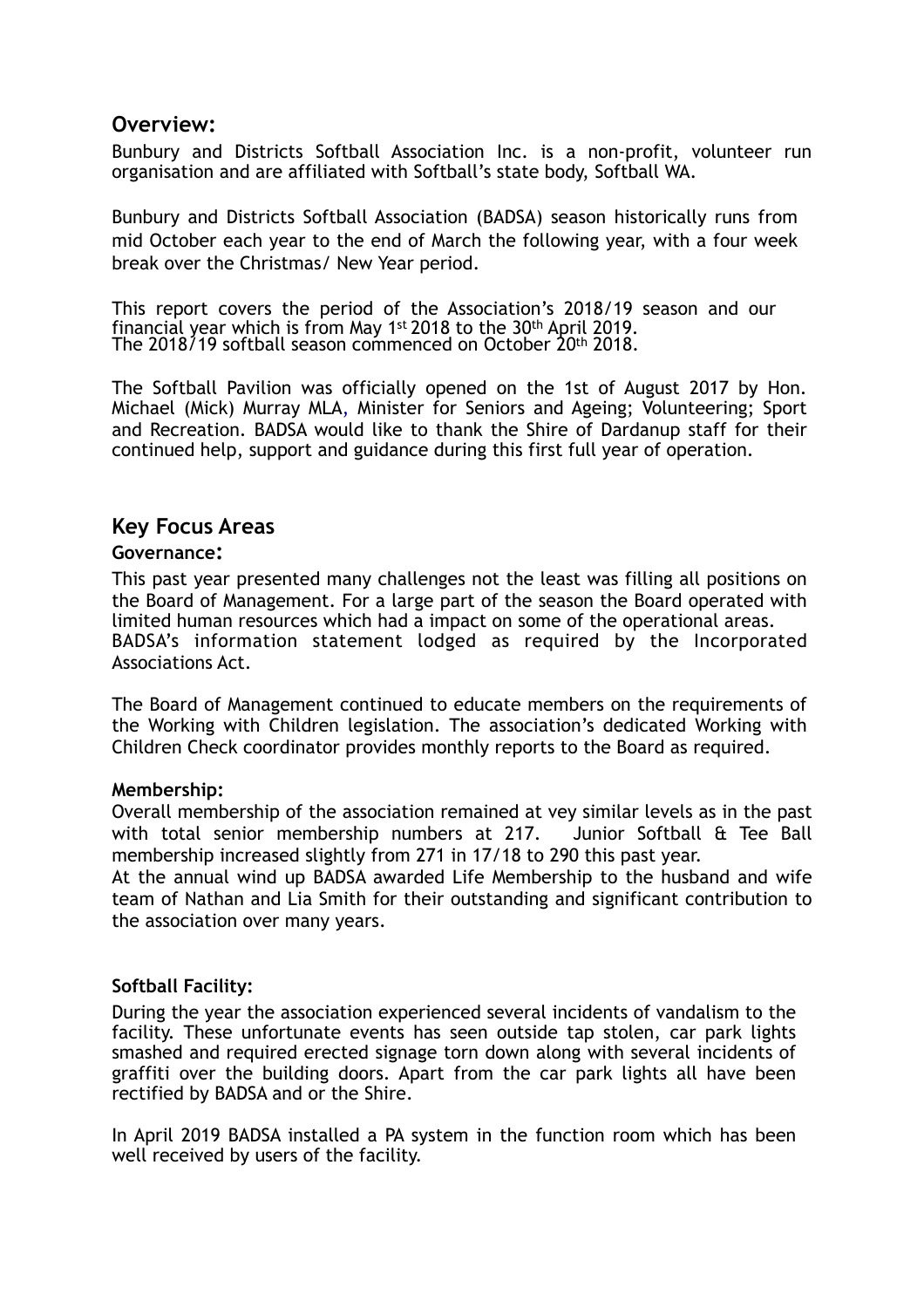Soft fall rubber covered with astro turf cut outs were installed around home plate on both playing diamonds during the association's Christmas/New Year recess. This was required to protect the safety of players when sliding into home. Further installation of cut outs around the bases (hire wear & tear areas) will be required in the very near future to address player safety concerns. Prior to the coming season permanent pitching mats will need to be installed on both diamonds. Cut outs around the bases and permanent pitching mats are common standard requirements for diamond sports.

The softball pavilion continues to be utilised by various community groups as well as individual community members. The facility is hired on a permanent basis Tuesdays, Thursday's and Sunday afternoons during each school term. All the local softball Clubs use the facility to hold their annual presentation nights and AGM's. Various other function

#### **Promotion and Participation:**

The Association was fortunate again to have the WA State Open Men's Team (The Western Blaze) visit to participate in an exhibition game in December 2018 Local BADSA player, Nastassya Buswell was selected in the WA State Team to compete in the U19 Women's National Championship held in Blacktown in January 2019.

Also participating in our local competition is Australian representative, Brendon O'Byrne along with State Open men's players Mathew Beckett, Mark Harris, Jack Bert, Sam Beattles and Nathan Brown to name a few.

In June 2018 BADSA had two representative teams compete in the annual Geraldton Women's carnival.

Inter Association games against Rockingham were held at the Eaton Softball Pavilion on February 2019

One of our local Club teams participated in the underage championships that were held in Perth in March 2018.

#### **Training and Development:**

Two BADSA appointed members obtained Restricted Approved Managers Licences along with several BADSA appointed members who obtained their RSA certificates to ensure all bar staff comply with the requirements of the Liquor Act.

One on one and group skills sessions for juniors were conducted by Coach's from the Perth Softball Academy in November 2017.

With the assistance of Softball WA's Participation & Development Officer and members of the State Open Men's team a further skills clinic for juniors took place on Sunday December 10th with some 40 odd children in attendance, once again this was a successful day in helping to improve the skills and knowledge of our junior members.

## **Financials:**